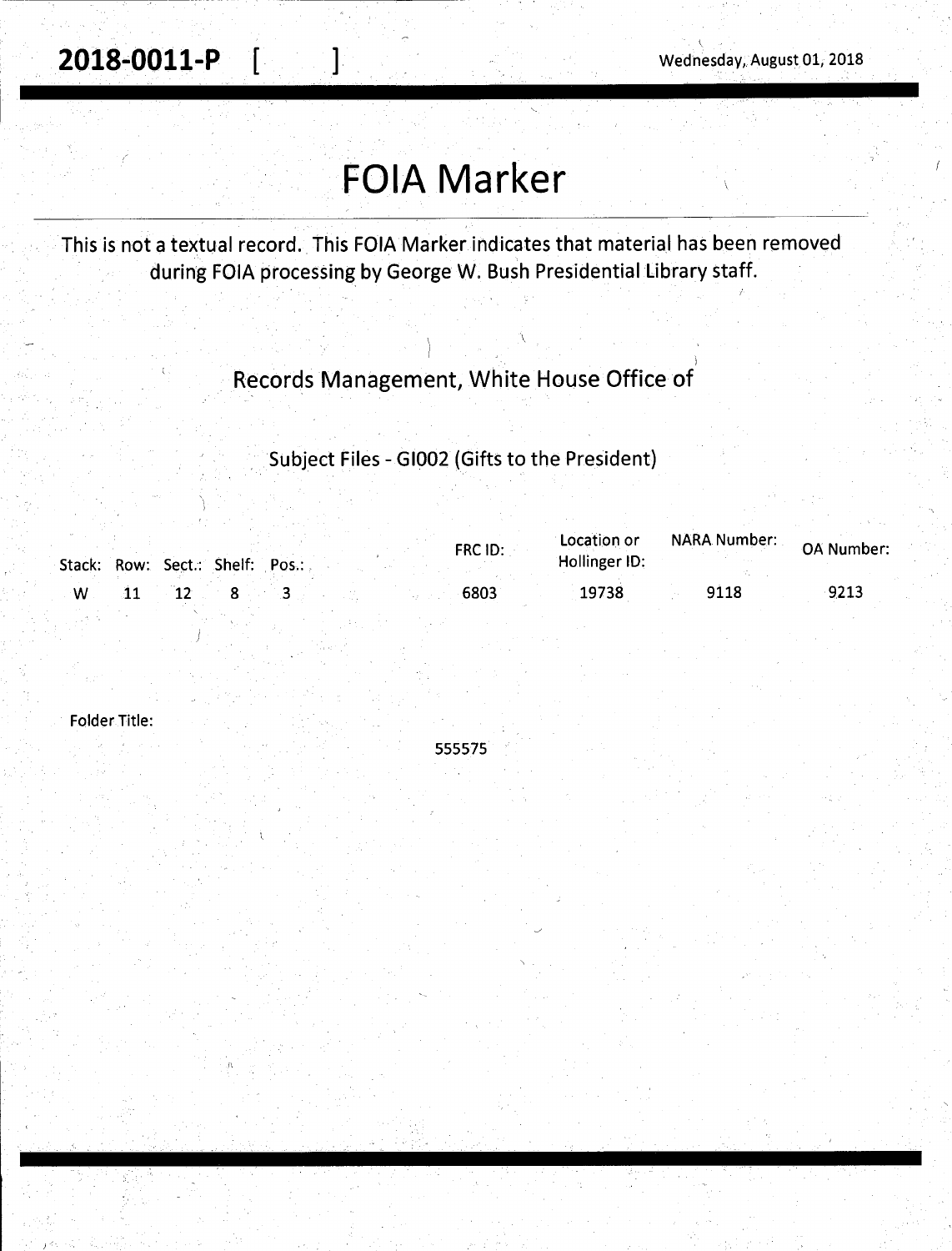# Withdrawn/Redacted Material

| DOCUMENT FORM<br>NO.           |                                        | <b>SUBJECT/TITLE</b>                                                                                                                        |                                                                                                                                                | <b>PAGES</b> | <b>DATE</b> | <b>RESTRICTION(S)</b> |
|--------------------------------|----------------------------------------|---------------------------------------------------------------------------------------------------------------------------------------------|------------------------------------------------------------------------------------------------------------------------------------------------|--------------|-------------|-----------------------|
| :001                           | Email                                  | Re: Political Gift Thank You Letter Approval - To:<br>Eleanor Stone - From: Brett Kavanaugh                                                 |                                                                                                                                                | 2            | 03/06/2003  | P5                    |
|                                |                                        |                                                                                                                                             |                                                                                                                                                |              |             |                       |
|                                |                                        |                                                                                                                                             |                                                                                                                                                |              |             |                       |
|                                |                                        |                                                                                                                                             |                                                                                                                                                |              |             |                       |
|                                |                                        |                                                                                                                                             |                                                                                                                                                |              |             |                       |
|                                |                                        |                                                                                                                                             |                                                                                                                                                |              |             |                       |
|                                |                                        |                                                                                                                                             |                                                                                                                                                |              |             |                       |
|                                |                                        |                                                                                                                                             |                                                                                                                                                |              |             |                       |
|                                |                                        |                                                                                                                                             |                                                                                                                                                |              |             |                       |
|                                |                                        |                                                                                                                                             |                                                                                                                                                |              |             |                       |
|                                |                                        |                                                                                                                                             |                                                                                                                                                |              |             |                       |
| <b>COLLECTION TITLE:</b>       |                                        | Records Management, White House Office of                                                                                                   |                                                                                                                                                |              |             |                       |
| <b>SERIES:</b>                 |                                        |                                                                                                                                             |                                                                                                                                                |              |             |                       |
|                                |                                        | Subject Files - GI002 (Gifts to the President)                                                                                              |                                                                                                                                                |              |             |                       |
| <b>FOLDER TITLE:</b><br>555575 |                                        |                                                                                                                                             |                                                                                                                                                |              |             |                       |
| FRC ID:                        |                                        |                                                                                                                                             |                                                                                                                                                |              |             |                       |
| 6803                           |                                        |                                                                                                                                             |                                                                                                                                                |              |             |                       |
|                                |                                        | Presidential Records Act - [44 U.S.C. 2204(a)]                                                                                              | <b>RESTRICTION CODES</b><br>Freedom of Information Act - [5 U.S.C. 552(b)]                                                                     |              |             |                       |
|                                |                                        | P1 National Security Classified Information [(a)(1) of the PRA]                                                                             | b(1) National security classified information [(b)(1) of the FOIA]                                                                             |              |             |                       |
|                                |                                        | P2 Relating to the appointment to Federal office $[(a)(2)$ of the PRA.<br>P3 Release would violate a Federal statute [(a)(3) of the PRA]    | b(2) Release would disclose internal personnel rules and practices of<br>an agency $[(b)(2)$ of the FOIA]                                      |              |             |                       |
|                                |                                        | P4 Release would disclose trade secrets or confidential commercial or<br>financial information $[(a)(4)$ of the PRA                         | $b(3)$ Release would violate a Federal statute $(b)(3)$ of the FOIA]<br>b(4) Release would disclose trade secrets or confidential or financial |              |             |                       |
|                                |                                        | P5 Release would disclose confidential advice between the President<br>and his advisors, or between such advisors [a](5) of the PRA]        | information $[(b)(4)$ of the FOIA]<br>b(6) Release would constitute a clearly unwarranted invasion of                                          |              |             |                       |
|                                | personal privacy $[(a)(6)$ of the PRA] | P6 Release would constitute a clearly unwarranted invasion of                                                                               | personal privacy $[(b)(6)$ of the FOIA]<br>b(7) Release would disclose information compiled for law enforcement                                |              |             |                       |
|                                |                                        | PRM. Personal record misfile defined in accordance with 44 U.S.C.                                                                           | purposes $[(b)(7)$ of the FOIA]                                                                                                                |              |             |                       |
| 2201(3).                       |                                        |                                                                                                                                             | b(8) Release would disclose information concerning the regulation of<br>financial institutions $[(b)(8)$ of the FOIA]                          |              |             |                       |
| Deed of Gift Restrictions      |                                        |                                                                                                                                             | b(9) Release would disclose geological or geophysical information<br>concerning wells $(1)(9)$ of the FOIA]                                    |              |             |                       |
| security information.          |                                        | A. Closed by Executive Order 13526 governing access to national                                                                             | <b>Records Not Subject to FOIA</b>                                                                                                             |              |             |                       |
| of gift.                       |                                        | B. Closed by statute or by the agency which originated the document.<br>C. Closed in accordance with restrictions contained in donor's deed | Court Sealed - The document is withheld under a court seal and is not subject to<br>the Freedom of Information Act.                            |              |             |                       |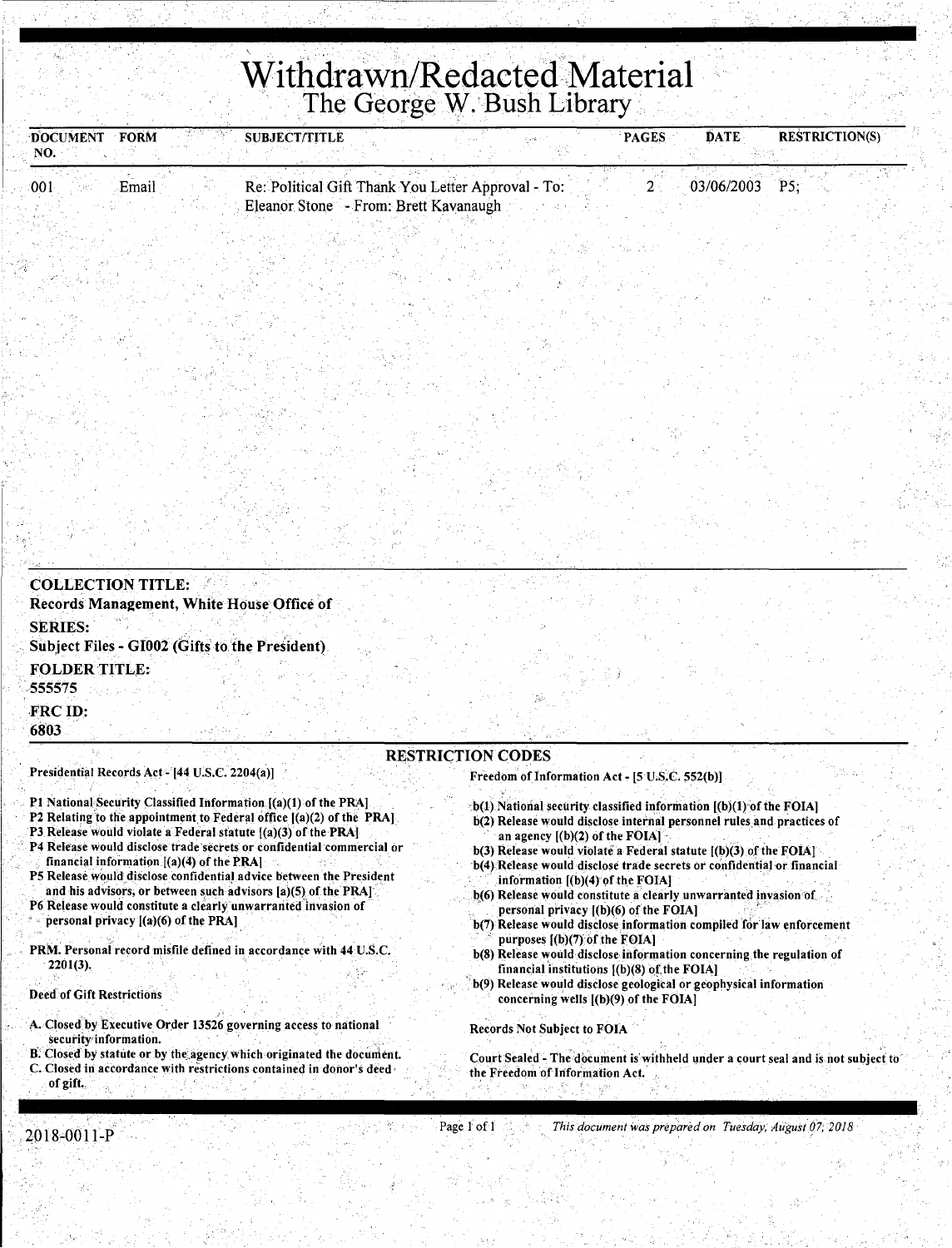

March 10, 2003

Ms.Larita Nelson Post Office Box 543 Mount Vernon, Washington 98273

Dear Ms. Nelson:

Thank you for remembering me during the holiday season. I appreciate. your kind gesture and thoughtfulness. May this year bring health and happiness to you and to those you love.

Laura joins me in sending our best wishes. May God bless you, and may God continue to bless America.

Sincerely,

GEORGE W. BUSHA George W; Bush

GWB/DTS/HKM/BC/ES/mb-ws . GFTP-3 (Corres. #2679697) (3 .nels.on. larita) */* 

 $\chi$ C: WH Gifts, 9thFL/1800 G Street, N.W.





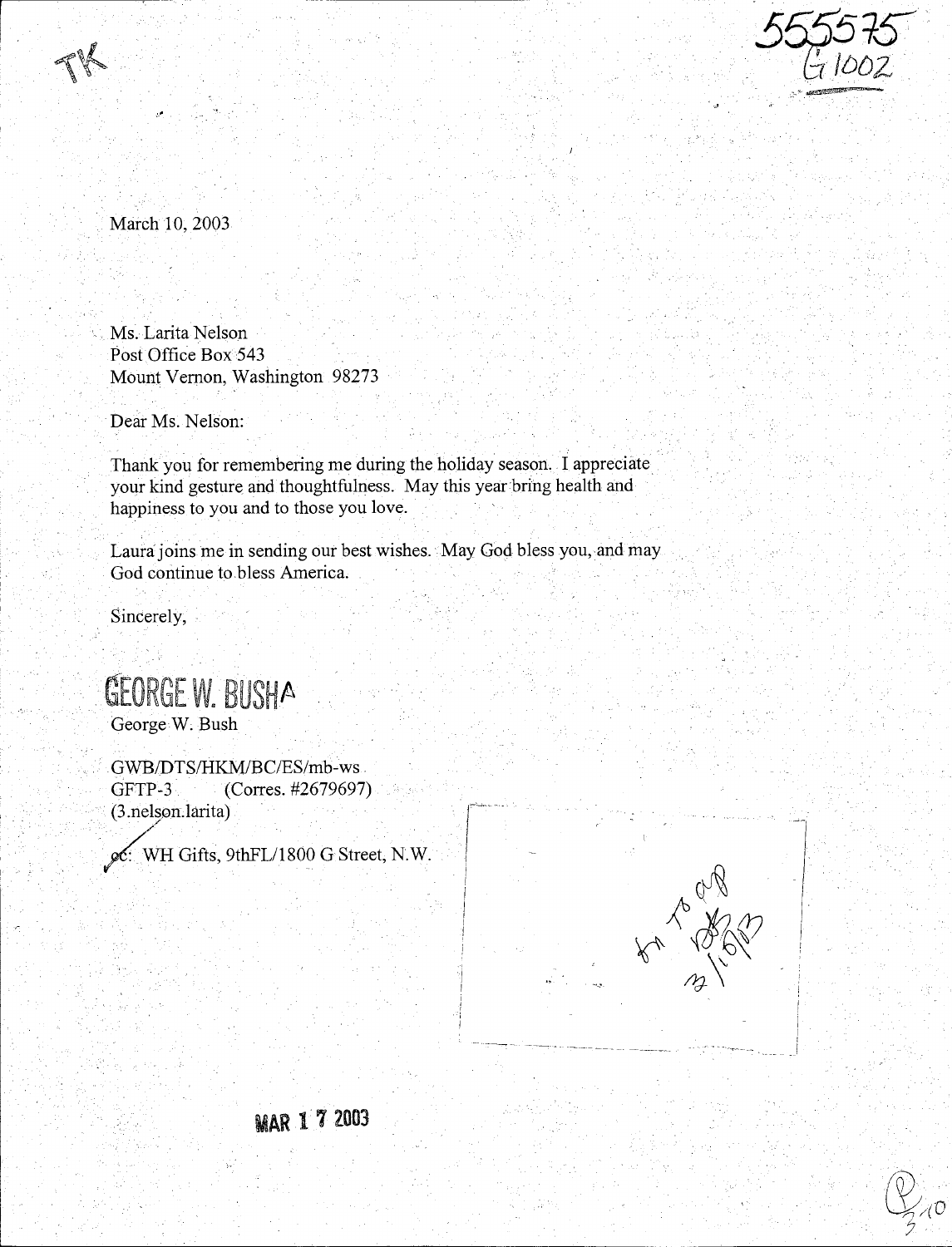

#### THE WHITE HOUSE

**WASHINGTON** 

March 7, 2003

Ms. Lanita Nelson Post Office Box 543 Mount Vernon, Washington 98273

Dear Ms. Nelson:

Thank you for *kemembering* me during the holiday season. I appreciate your kind gesture and thoughtfulness. May this year bring health\and happiness to you and to those you love.

Laura joins me in sending our best wishes. May God bless you, and may God continue to bless America.

Sincerely,

George W. Bush

 $\begin{array}{c}\n\text{LJGNDY} - \#(1) \\
\text{TEO FALON} \\
\text{CFT HMLFOF} \\
\text{PAGE 7, (2)}\n\end{array}$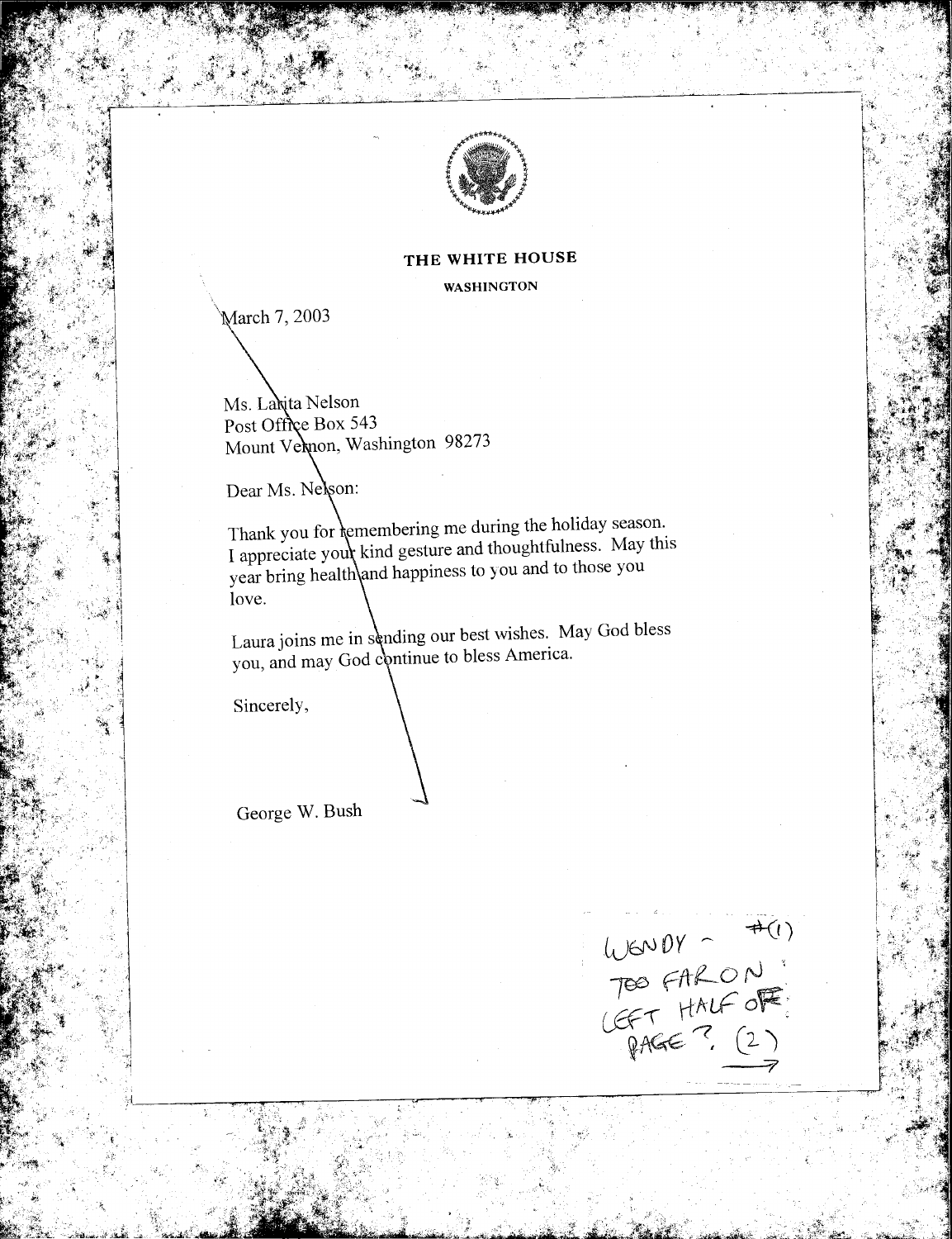## ...To your house

We Extend Our Best **Wishes For A Happy and Joyous Holiday Season** 

#### Dear President Bush,

<u> 회사 중심 사회 대학회의 대표</u>

In this holiday season it is reassuring to me and to all Americans that a man of your principled leadership and steadfast convictions guides our proud nation. Please accept my best wishes for a wonderful New Year and know that we continue to keep you, Mrs. Bush, and all of your family in our prayers.

Little girls of my vintage (1921) gave their teacher and others<br>we admired and respected a hanky in a christmes card.<br>My grandmother was been in Jour in 1555 and started the<br>hanky collection and now I am giving them away t

Lanta Nelson<br>Signature P.O. BOX 543<br>Wount Verwon WA98273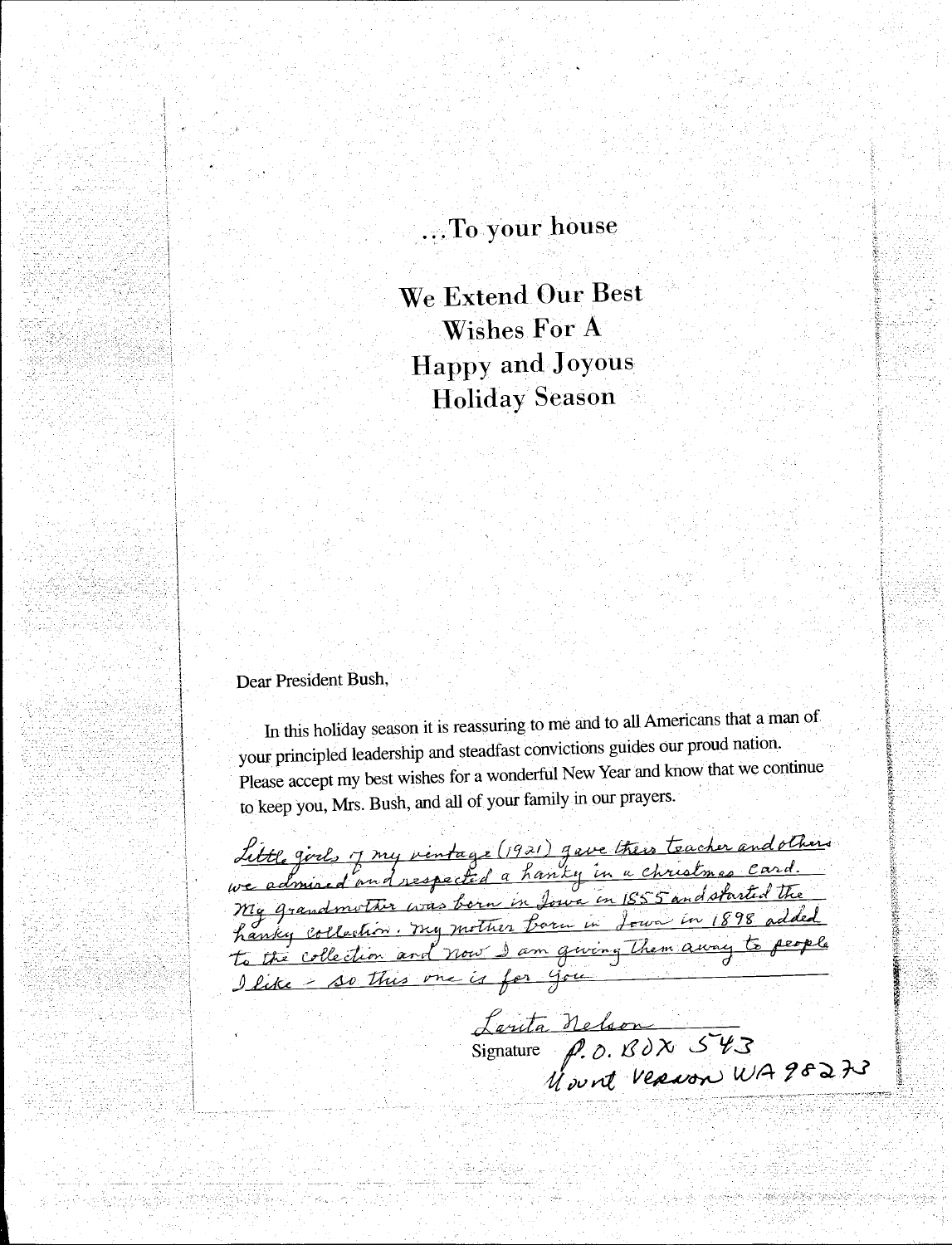| <b>GIFT OFFICE APPRAISAL</b><br>Please Print! Retain all correspondence and packaging, and remember to Print Web Site Resources                     |
|-----------------------------------------------------------------------------------------------------------------------------------------------------|
| $1 - 28 - 03$<br>INTENDED FOR (circle) : $\mathbb{R}$<br>PR/FL FF Barbara<br>FL<br>Jenna<br>FD<br>DATE received in GO<br>INTENDED FOR (name) STAFF: |
| Complete Name and Address of DONOR: (may use gift record number for Staff Gifts only) Correspondence Enclosed (circle): YES<br>No<br>apita Nelson   |
| $P.0.$ Box 543                                                                                                                                      |
| Mount Vernon, WH 98273                                                                                                                              |
| Item(s) Description: (measurements, weight, size, etc.)<br><b>Resource:</b><br>(Site/Company/Phone/Name)<br><b>VALUE</b>                            |
| GO.P. Republican Farty<br>70<br>comp on atternet attach.                                                                                            |
| lines handlerchief with                                                                                                                             |
| all Republician Presidents                                                                                                                          |
| through Eisenhower listed                                                                                                                           |
| B/D pates also                                                                                                                                      |
| Republican Party History                                                                                                                            |
|                                                                                                                                                     |
|                                                                                                                                                     |
|                                                                                                                                                     |
| TOTAL VALUE: 70<br>(continue on reverse if necessary)                                                                                               |
| Comments/Call Back information:                                                                                                                     |
| Date:2-5-3 Inititas: ABM                                                                                                                            |

√.

el egy harr

有些的 网络阿尔斯特尔

tari<br>Mu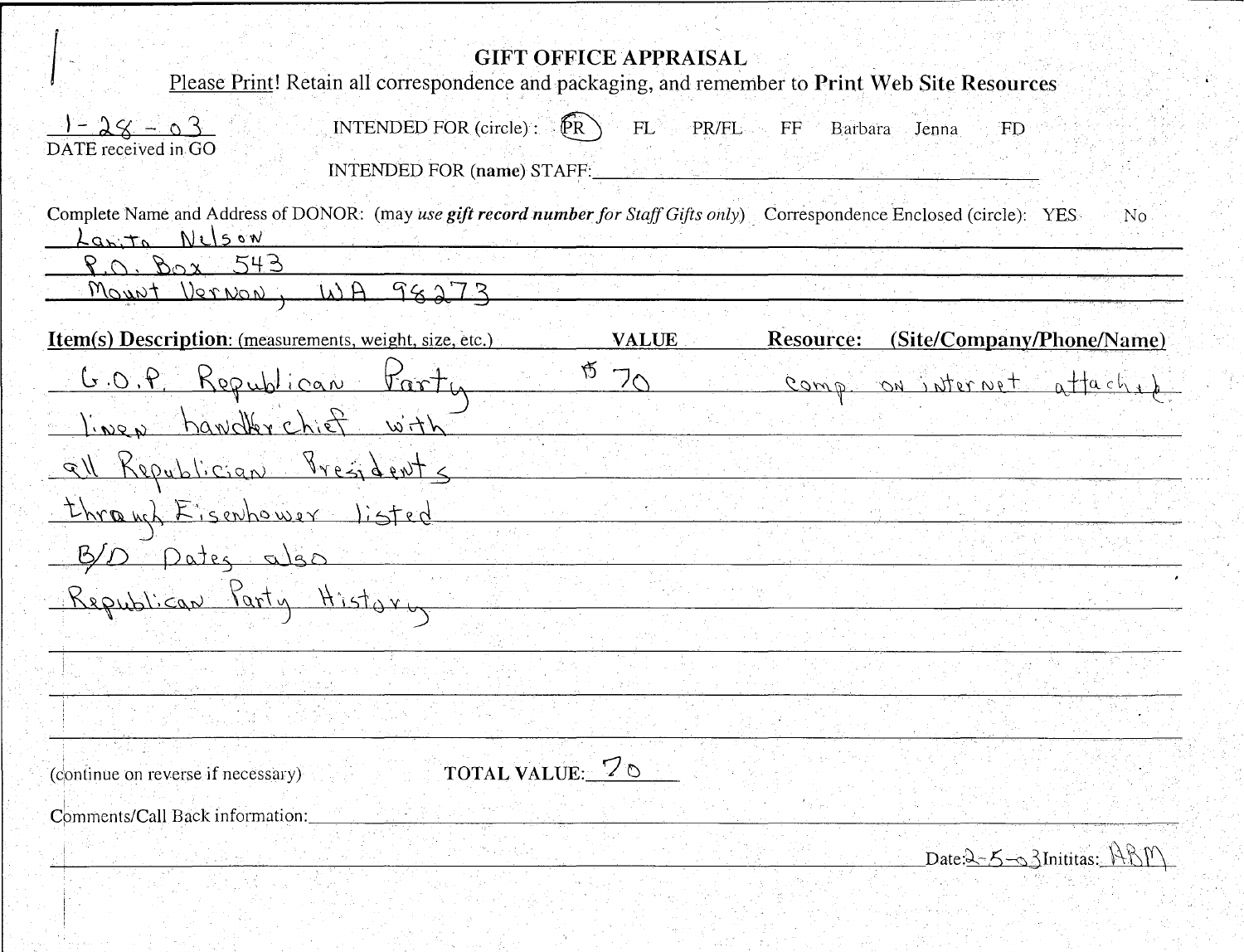#### **National Republican Congressional Committee**



**Tom· M. Reynolds, M.C. Chairman** 

**Sally Vastola Executive Director** .

Presidential Gifts Dept. The White House 1600 Pennsylvania Ave. Washington, DC 20050.

 $\cdot$  .

January 16, 2003

To Whom It May Concern:

The NRCC Christmas mailing included a holiday greeting response card for each. recipient addressed to the president. Although the majority of the personalized and returned cards were forwarded to you.in boxes, two cards in particular merit special attention.

These two cards each included a gift for the president: an antique "GOP" handkerchief presented by Ms. Larita Nelson of Mount Vernon, WA and a hand-crocheted "God Bless" America" sign on-behalf of Mrs. Irene Mecklenburg of Shrewsbury, MA. These presents and their respective personalized cards are enclosed.

Thank you in advance for acknowledging receipt and appreciation for the thoughtful gifts of Ms. Nelson and Mrs. Mecklenburg.

Respectfully,

Charity McClure

. .

Charity McClure NRCC Financial Sfaff Assistant

**320 First Street, S.E. Washington; D.C. 20003 (202)** 419~ **7020 www ;nrcc.org**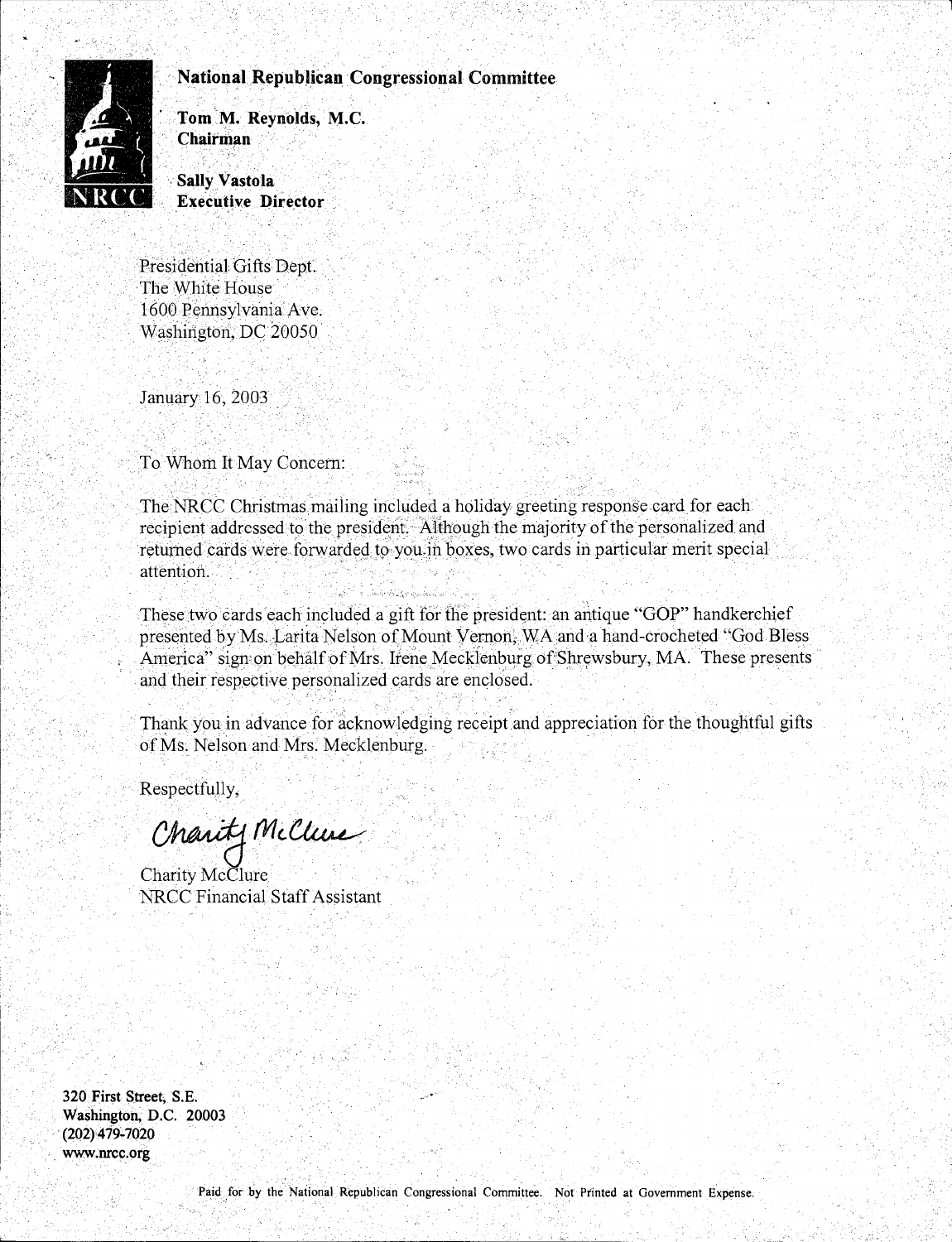## Withdrawal Marker~ The George W. Bush Library

| FORM  | <b>SUBJECT/TITLE</b>                                                     |  | <b>PAGES</b> | <b>DATE</b> | <b>RESTRICTION(S)</b> |  |
|-------|--------------------------------------------------------------------------|--|--------------|-------------|-----------------------|--|
|       |                                                                          |  |              |             |                       |  |
| Email | Re: Political Gift Thank You Letter Approval - To: Eleanor Stone - From: |  |              | 03/06/2003  | - P5                  |  |

### This marker identifies the original location of the withdrawn item listed above. For a complete list of items withdrawn from this folder, see the Withdrawal/Redaction Sheet at the front of the folder.

" .. ·, "'. . '

| <b>COLLECTION:</b>                             |                               |
|------------------------------------------------|-------------------------------|
| Records Management, White House Office of      |                               |
| <b>SERIES:</b>                                 |                               |
| Subject Files - GI002 (Gifts to the President) |                               |
| <b>FOLDER TITLE:</b>                           |                               |
| 555575                                         |                               |
| FRC ID:                                        | <b>FOIA IDs and Segments:</b> |
| 6803                                           |                               |
| OA Num.:                                       | 2018-0011-P                   |
| $-9213$ .                                      |                               |
| <b>NARA Num.:</b>                              |                               |
| 9118                                           |                               |
|                                                |                               |

#### RESTRICTION CODES

#### Presidential Records Act - [44 U.S.C. 2204(a)]

P1 National Security Classified Information [(a)(1) of the PRA]

Brett Kavanaugh

- P2 Relating to the appointment to Federal office  $[(a)(2)$  of the PRA]
- P3 Release would violate a Federal statute  $[(a)(3)$  of the PRA $]$
- .P4 Release would disclose trade secrets or confidential commercial or · financial information  $[(a)(4)$  of the PRA]
- PS Release would disclose confidential advice between the President
- and his advisors, or between such advisors  $[a](5)$  of the PRA] P6 Release would constitute a'clearly unwarranted invasion of
- personal privacy  $[(a)(6)]$  of the PRA].
- PRM. Personal record misfile defined in accordance with 44 U.S.C. 2201(3).

; ' . " '

Deed of Gift Restrictions

- A. Closed by Executive Order 13526 governing access to national security information.
- B. Closed by statute or by the agency which originated the document. . C. Closed.in accordance.with restrictions contained in donor's deed of gift.

Freedom of Information Act - [5 U.S.C. 552(b)]

- b(l) National security classified information [(b)(l) of the FOIA) b(2) Release would disclose internal personnel rules and practices of an agency  $[(b)(2)$  of the FOIA.
- b(3) Release would violate a Federal statute [(b)(3) of the FOIA)
- b(4) Release would disclose trade secrets or confidential or financial information [(b)(4) of the FOIA]
- b(6) Release would constitute a clearly unwarranted invasion of personal privacy  $[(b)(6)$  of the  $FOIA]$
- b(7) Release would disclose information compiled for law enforcement purposes [(b)(7) of the FOIA]
- . b(S) Release would disclose information concerning the regulation of financial institutions  $[(b)(8)$  of the FOIA]
- •b(9) Release would disclose geologicalor geophysical information concerning wells  $[(b)(9)$  of the FOIA]

Records Not Subject to FOIA

Court Sealed - The document is withheld under a court seal and is not subject.to the Freedom of Information Act.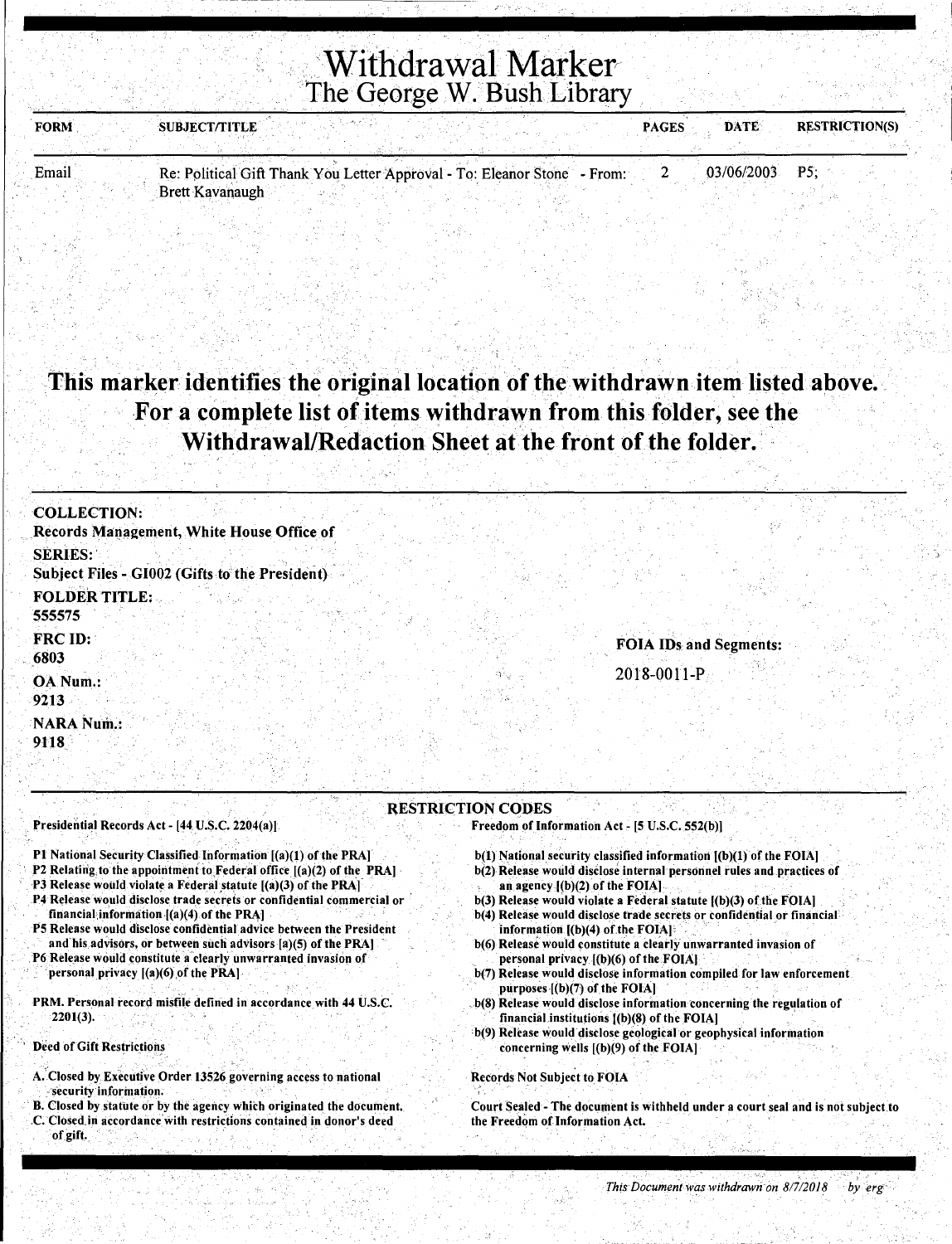#### ... **To your house**

**We Extend Our Best Wishes For A Happy and Joyous Holiday Season** 

Dear President Bush,

 $125$ 

In this holiday season it is reassuring to me and to all Americans that a man of your principled leadership and steadfast convictions guides our proud nation. Please accept my best wishes for a wonderful New Year and know that we continue to keep you, Mrs. Bush, and all of your family in our prayers.

Little girls 7 my vintage (1921) gave their teacher and others<br>we admired and respected a hanky in a christmas card.<br>My grandmother was born in Jowa in 1855 and started the<br>hanky collection. My mother born in Jowa in 1898 to the collection and now I am giving them away to people I like - so this one is for you

Signature *ID.* fl d?v *..S ..... 't.S*   $M$  ount **Verwon** WA 98273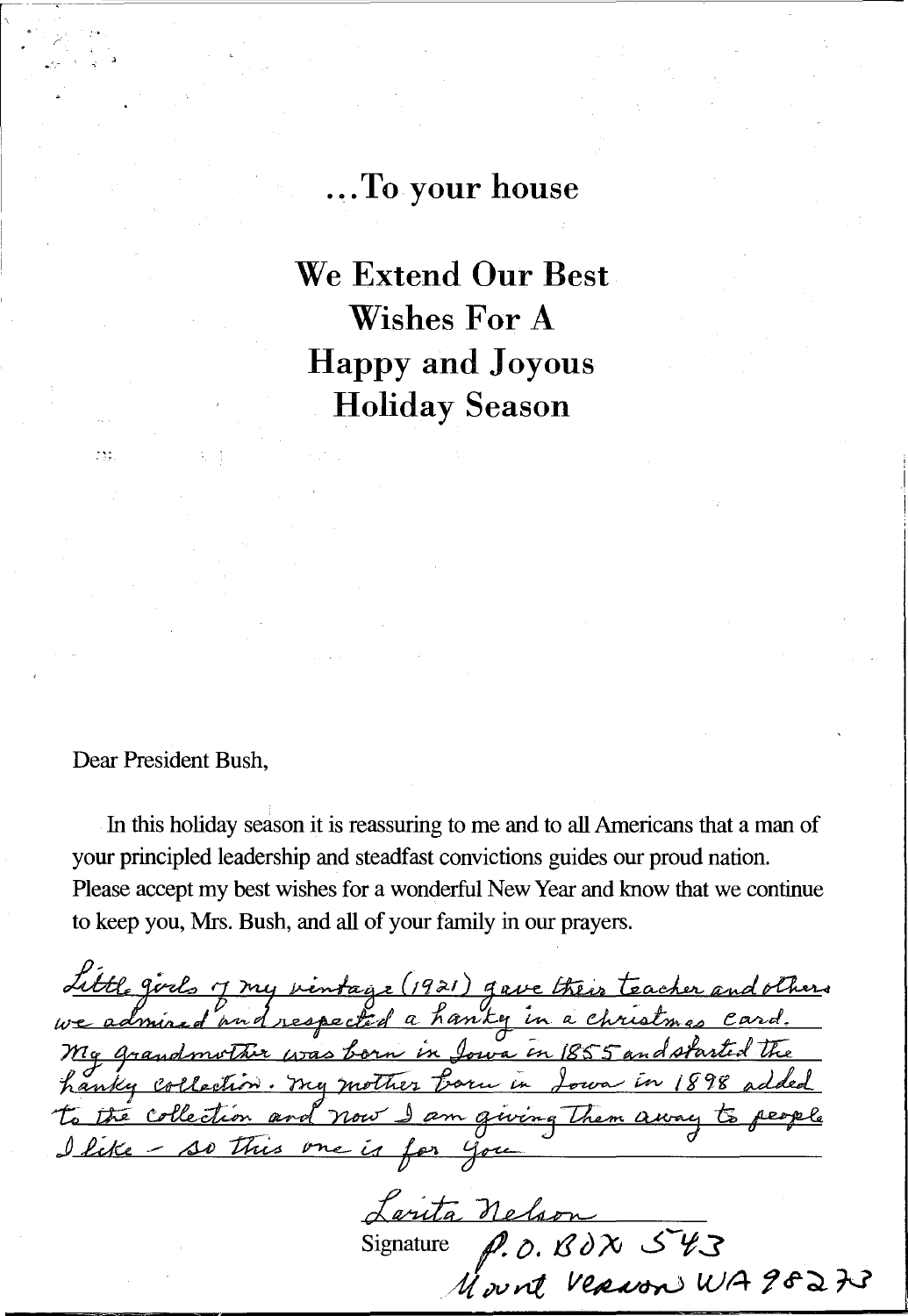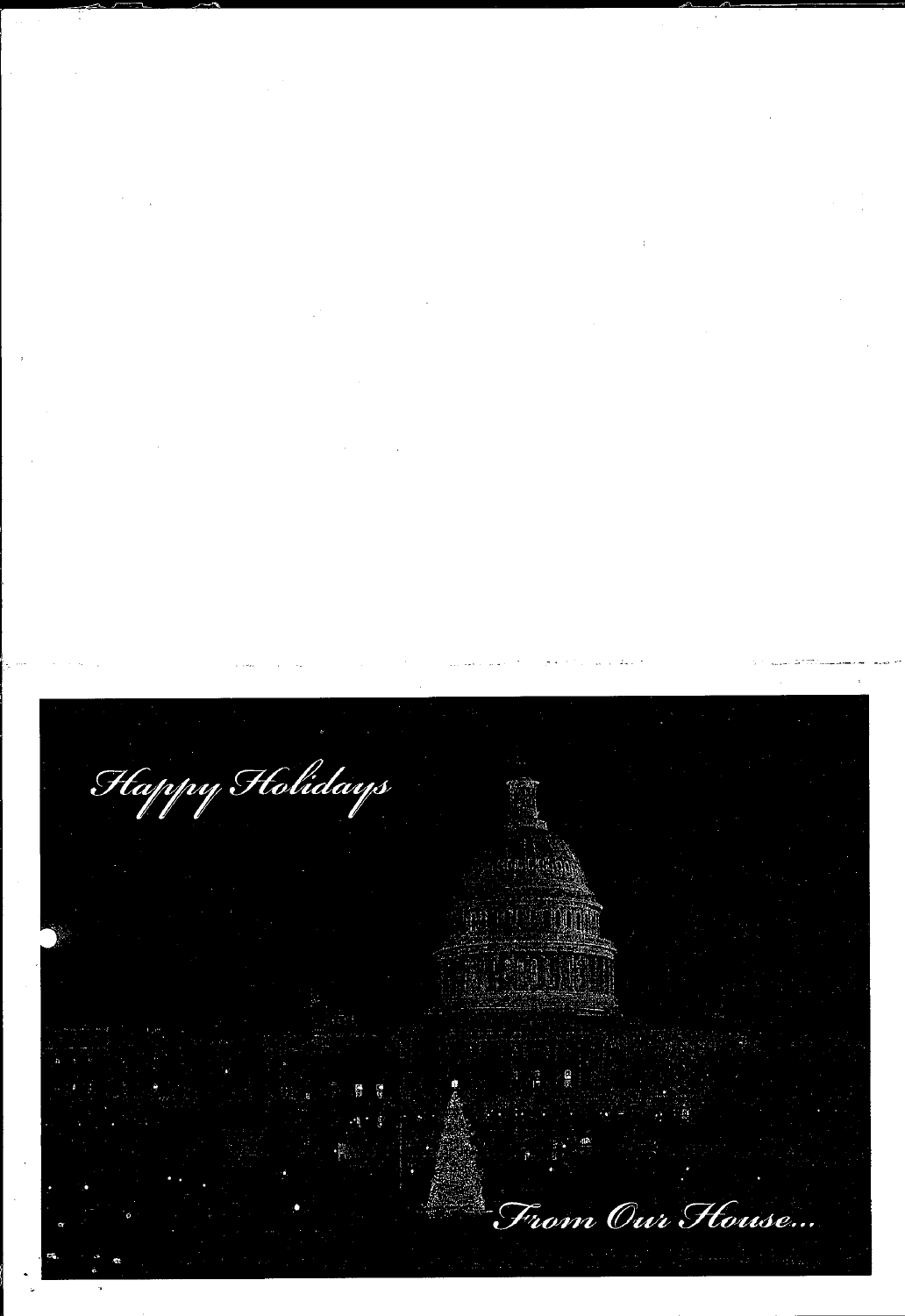| <b>GIFT OFFICE APPRAISAL</b><br>Please Print! Retain all correspondence and packaging, and remember to Print Web Site Resources                                      |
|----------------------------------------------------------------------------------------------------------------------------------------------------------------------|
|                                                                                                                                                                      |
| $1 - 28 - 03$<br>INTENDED FOR $(circle)$ : $\bigl(\bigl(\mathop{PR}\nolimits)\bigr)$<br>PR/FL<br>FL<br>$\mathbf{F}$<br>Barbara<br>Jenna<br>FD<br>DATE received in GO |
| INTENDED FOR (name) STAFF:                                                                                                                                           |
| Complete Name and Address of DONOR: (may use gift record number for Staff Gifts only) Correspondence Enclosed (circle): YES<br>N <sub>0</sub>                        |
| Laxita Nilson<br>543<br>$P \cap B_{\Omega} x$                                                                                                                        |
| Mount Vernon, WA 98273                                                                                                                                               |
| (Site/Company/Phone/Name)<br><b>Item(s) Description:</b> (measurements, weight, size, etc.)<br><b>VALUE</b><br>Resource:                                             |
| G<br>G.O.P. Republican Farty<br>フヘ<br>comp. on internet attached                                                                                                     |
| lines handler chief with                                                                                                                                             |
| all Republician Presidents                                                                                                                                           |
| through Eisenhower listed                                                                                                                                            |
| B/D pates also                                                                                                                                                       |
| Republican Party History                                                                                                                                             |
|                                                                                                                                                                      |
|                                                                                                                                                                      |
|                                                                                                                                                                      |
| TOTAL VALUE: 70<br>(continue on reverse if necessary).                                                                                                               |
| Comments/Call Back information:                                                                                                                                      |

 ${\rm Date:}$   $\le$   $\le$   $\sim$   $\le$   $\lambda$  Inititas:  $\mathcal{R}\mathcal{B}\mathcal{V}\setminus\mathcal{S}$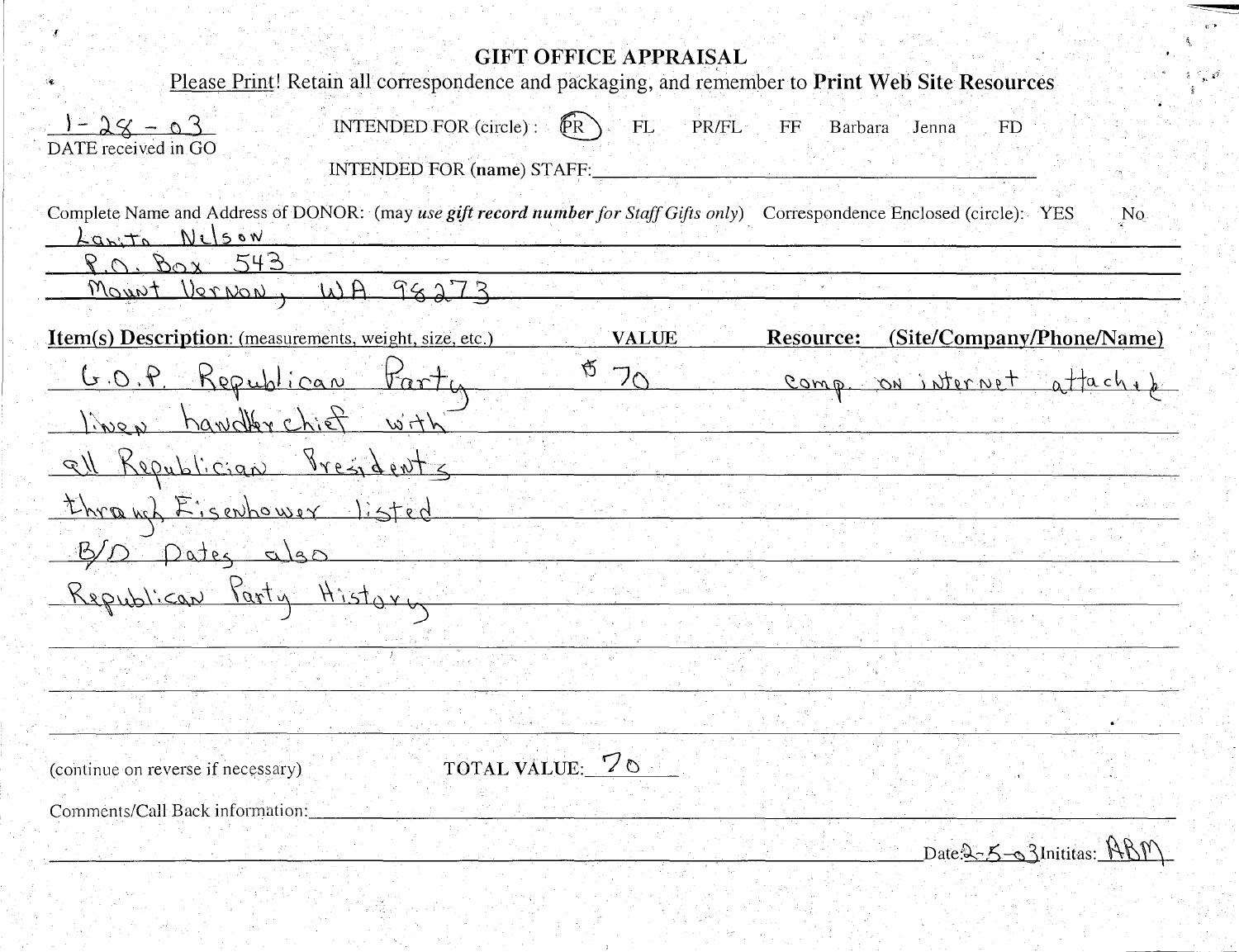

**Dwight D. Eisenhower (Ike) Campaign Handkerchief** 



I Like Ike. Win With Ike. These were campaign slogans that were short and simple and fit easily on pins and bumper stickers. This souvenir campaign handkerchief or textile was made for the 1956 presidential campaign, when Eisenhower was up for reelection. He was opposed for the second time by Adlai Stevenson, the Democratic.Party nominee. The textile measures approximately 27" square. It is in excellent condition. (Stock number 003ike908a) \$70.00